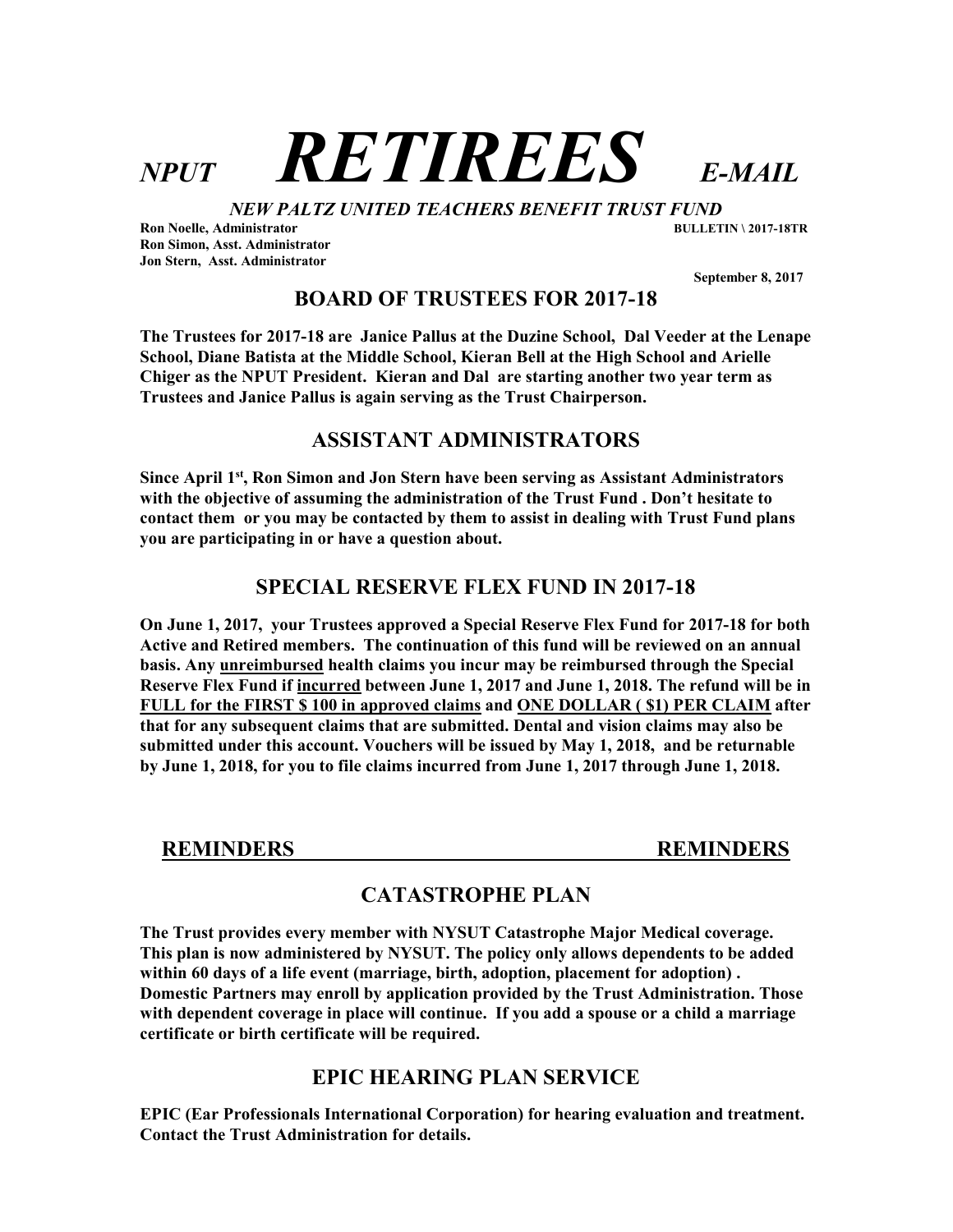## REGULAR AND PERIODONTAL CLEANINGS

Regular Dental cleanings (code 1110) covers two (2) procedures within the plan year. The Periodontal Prophylaxis (cleanings) (code 4910) allows four (4) within a plan year. The plan year is July 1<sup>st</sup> to June  $30<sup>th</sup>$ . These procedures are covered at 100 % if performed by a participating Delta PPO provider. The Trust uses the PPO plan and not the Premier plan. The Delta Premier plan allows the dentist to charge in excess of the PPO rate schedule.

### ID WATCHDOG

In December 2016, your Trustees approved ID Watchdog to assist in securing your personal identity. The plan for the individual costs \$ 7 per month and for the family \$ 11.25 per month. Safeguard with ID Watchdog's Platinum protection plan. ID Watchdog Platinum includes advanced identity monitoring of a member's personal, identifiable and financial information. The plan includes:

» Tri-Bureau (Experian, Equifax and TransUnion) Credit Monitoring and Rapid Alerts

- » Tri-Bureau Credit Report and Score
- » TransUnion Monthly Score Tracker
- » Non-Credit Monitoring
- » High-Risk Transaction Monitoring
- » Social Network Alerts

#### » Registered Sex Offender Reporting and Notifications

- » \$1M Expense Reimbursement Insurance
- » Fully-Managed Resolution Services
- » 24/7 Call Center

### TRAVELING MORE THAN 100 MILES FROM HOME

If you retained the Unum Term Life plan as a Retiree then the Medical Emergency Travel Assistance card is available to you. It will provide you with around the clock help when you need it – worldwide . Some of our members have used it. If you leave home without it and medical problems arise call the Trust Administration for the contact numbers.

#### AND

# ARE YOUR CHILDREN IN COLLEGE AND MORE THAN 100 MILES FROM HOME ?

The Medical Emergency Travel Assistance Plan applies to a child in college more than 100 miles from home. This is not a health insurance plan. Considering the (semi) health plans offered by colleges this kind of support / oversight may be helpful or give a feeling of security to you as parents. This is a program that is a part of your Unum Life Insurance Plan. When asked if children away at college are covered, the response from Unum was "Children are covered on the Assist America program if they are still eligible and covered on the member's medical plan." Attached you will find a paper format of the Medical Emergency Travel Assistance card that is part of your Term Life plan.